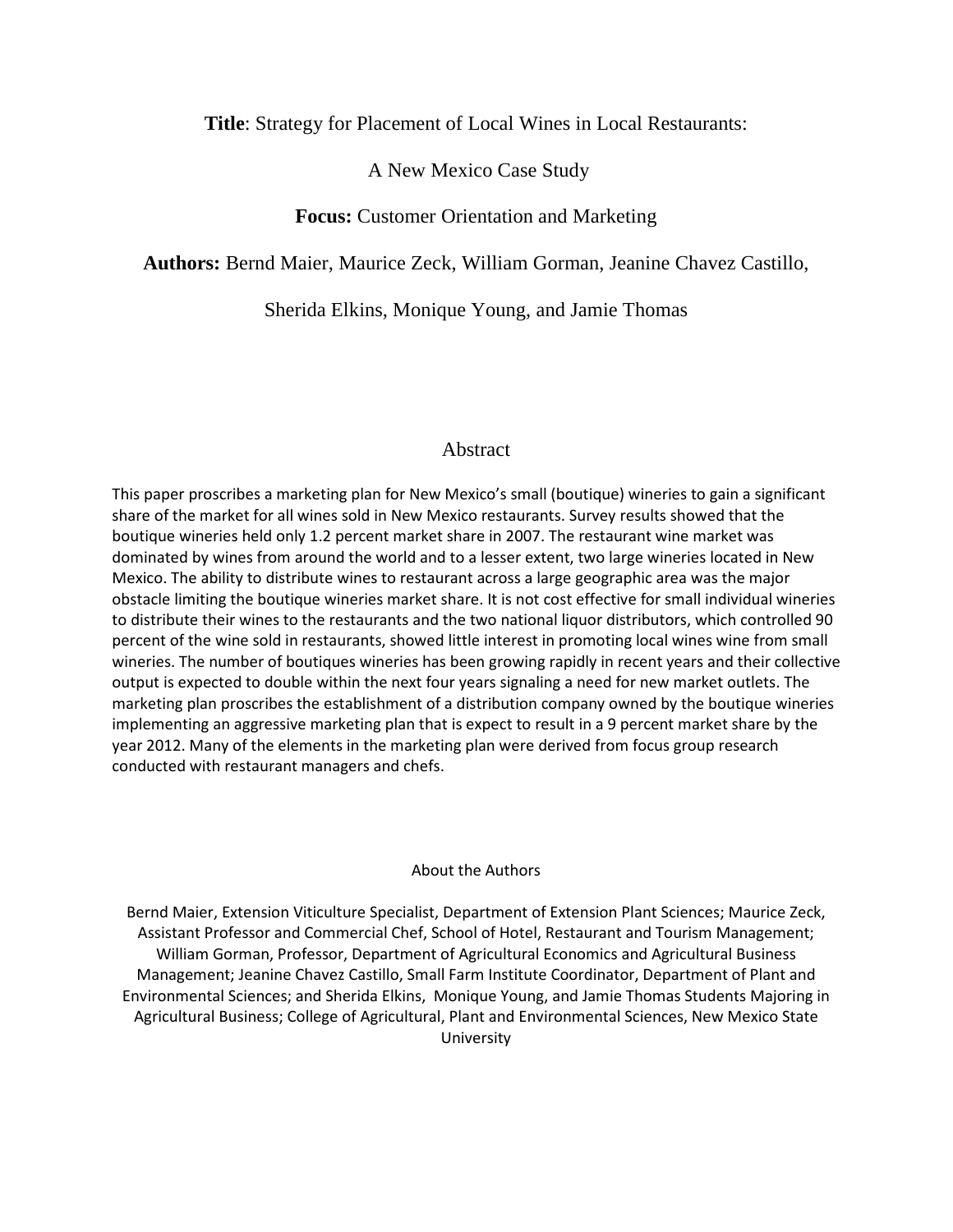## **INTRODUCTION**

The New Mexico wine industry is rapidly growing with nearly all wineries planning to increase production substantially within the next few years, and at least 10 new wineries are expected to begin sales in the near future. This rapid growth will require the smaller boutique size wineries to explore additional market outlets. This paper examines the opportunities and challenges of these businesses increasing sales to restaurants operating in New Mexico.

# STATUS OF THE NEW MEXICO WINE INDUSTRY

#### **Background**

A survey of all licensed wineries and wineries in the planning stages of obtaining licenses was completed in December of 2008. The survey requested information on total dollar sales and total cases sold by type of outlet for the 2007 calendar year. There were 28 licensed wineries in New Mexico in 2007, selling 198,000 cases. Of these, 26 were small wineries that sold 44,866 cases or 22.6% of the total volume sold. The two larger wineries sold slightly more than 77% of total volume.

Sales by type of outlet for the smaller, boutique wineries selling less than 6,000cases annually are shown in the chart below. Sales made through the tasting rooms, wine clubs and Internet, and festivals are direct-to-consumer sales at retail prices. The price of wine received from sales to retail stores and restaurants were 25% to 50% lower than prices of wine sold directly to consumers. Survey results showed that the 26 boutique wineries and ten additional boutique wineries expected to open by 2010 projected combined sales of 90,000 cases by 2012. The opening of several new tasting rooms and new wine clubs will increase sales; however, these outlets are becoming saturated and are not expected to maintain the current 87% share of direct-to-consumer sales, thus the need for additional outlets. The growth opportunities are in sales to retail stores and restaurants which account for only 9 and 4% of current sales respectively.

The decision was to explore the restaurant industry because exposure on wine menus is the best kind of advertising and will help drive sales in all other market



# **2007 BOUTIQUE WINERY SALES**

outlets.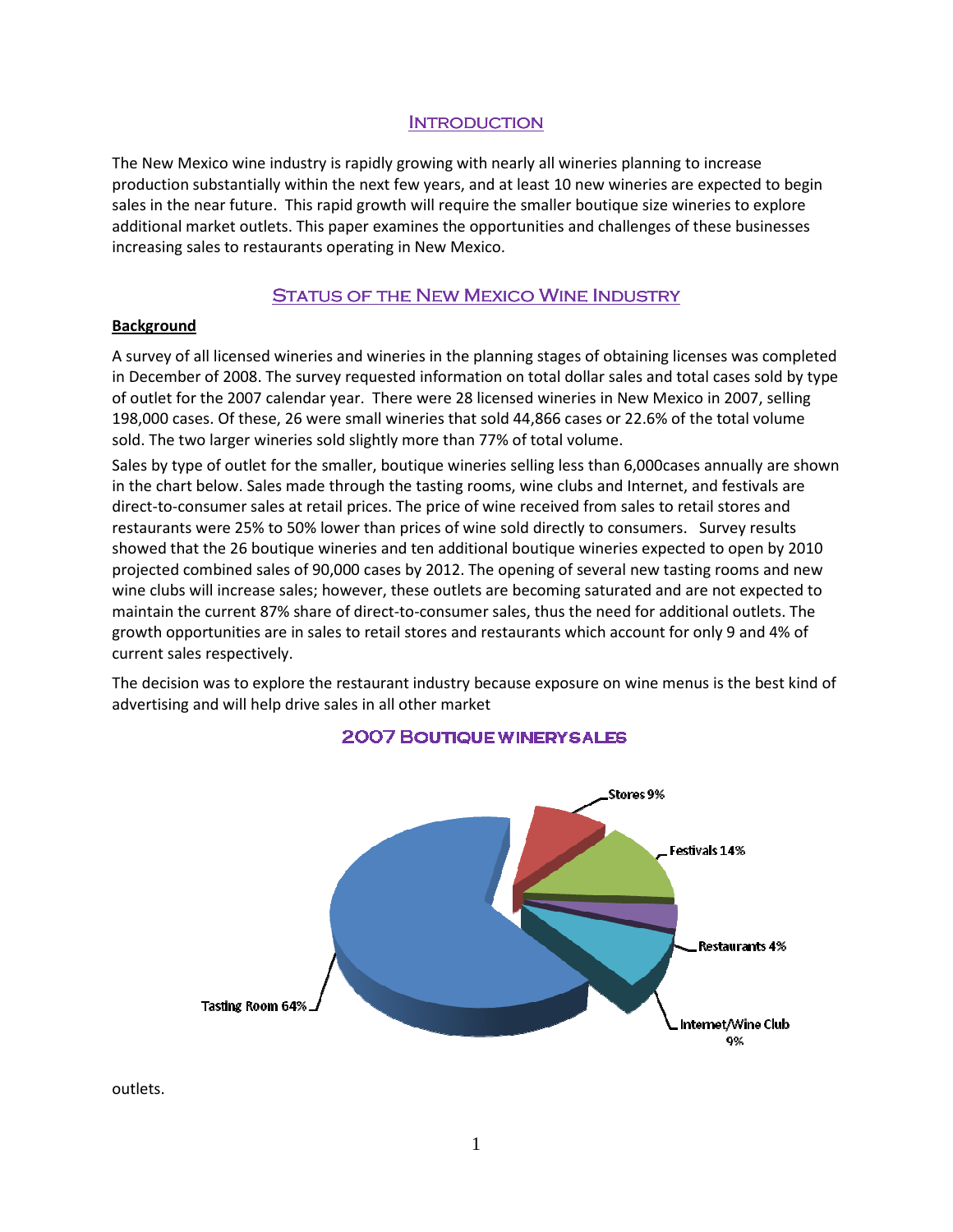#### Restaurant Market Size

 There were slightly more than 1,000 New Mexico restaurants selling wine in 2007. Total wine sales were approximately 146,000 cases. Sales have been increasing at about 3% per year. The New Mexico boutique wineries, as a whole, had only a 1.2% market share, and most of these sales were to restaurants located close to the producing winery.

Why don't smaller New Mexico wineries have a larger share of restaurant sales? There are four major reasons: 1) they have been marketing their wine at higher prices by focusing on tasting rooms and other direct-to-consumer sales that provide a greater profit than indirect sales through stores and restaurants; 2) the cost of delivering wine to restaurants spread across a large state is too great for a small winery; 3) two large liquor distributors that control 90% of wine sales to in-state restaurants have shown little interest in promoting wines from the smaller wineries because their profits come from volume sales of well established brands; and 4) the brand names of the smaller in-state wineries are not well known even within the state of New Mexico.

## Industry Trends

- Brand awareness and price determine a wine's success in restaurants.
- Many restaurants have similar generic wine menus.
- 20% of all wine sold in the U.S. is sold in restaurants.
- In restaurants, 50% of wine is sold by the bottle and 50% by the glass.
- Non-traditional wine regions have shown growth nationwide.
- Restaurants are increasing their attention to environmental impacts.

#### Consumer Trends

- The under-35 age group, the millennial generation, has had the most significant increase in consumption.
- U.S. per capita consumption rose from 7.9 liters in 2001 to 8.7 liters in 2005.
- 58% of core drinkers in 2007 ordered wine in restaurants versus 44% in 2003.
- 69% of core drinkers prefer domestic wine, and most prefer red wine.
- Consumers are "going green" and noticing carbon footprints on labels.

#### Research Finding

New Mexico State University's Agri-Marketing Team (NAMA) conducted focus groups with restaurant operators and beverage managers to determine their needs and the restaurants patrons views. Important findings include:

- Some patrons complain about the 250% to 300% restaurant mark-up over discount-liquor-store prices for the same wine.
- Pairing wine with New Mexican and Mexican food entrees can be difficult.
- Wait staff can influence significantly the wines that customers purchase.
- Gold and Silver medals are important in customer selection.
- Restaurant buyers often are unaware that the state produces high quality wine.
- New Mexico wines frequently become "lost" within extensive wine menus.
- About one third of wine served by the glass is wasted due to oxidation.
- Customers enjoy wine flights (three small glasses of different wines).
- Half-sized bottles are becoming popular among single diners in business hotels.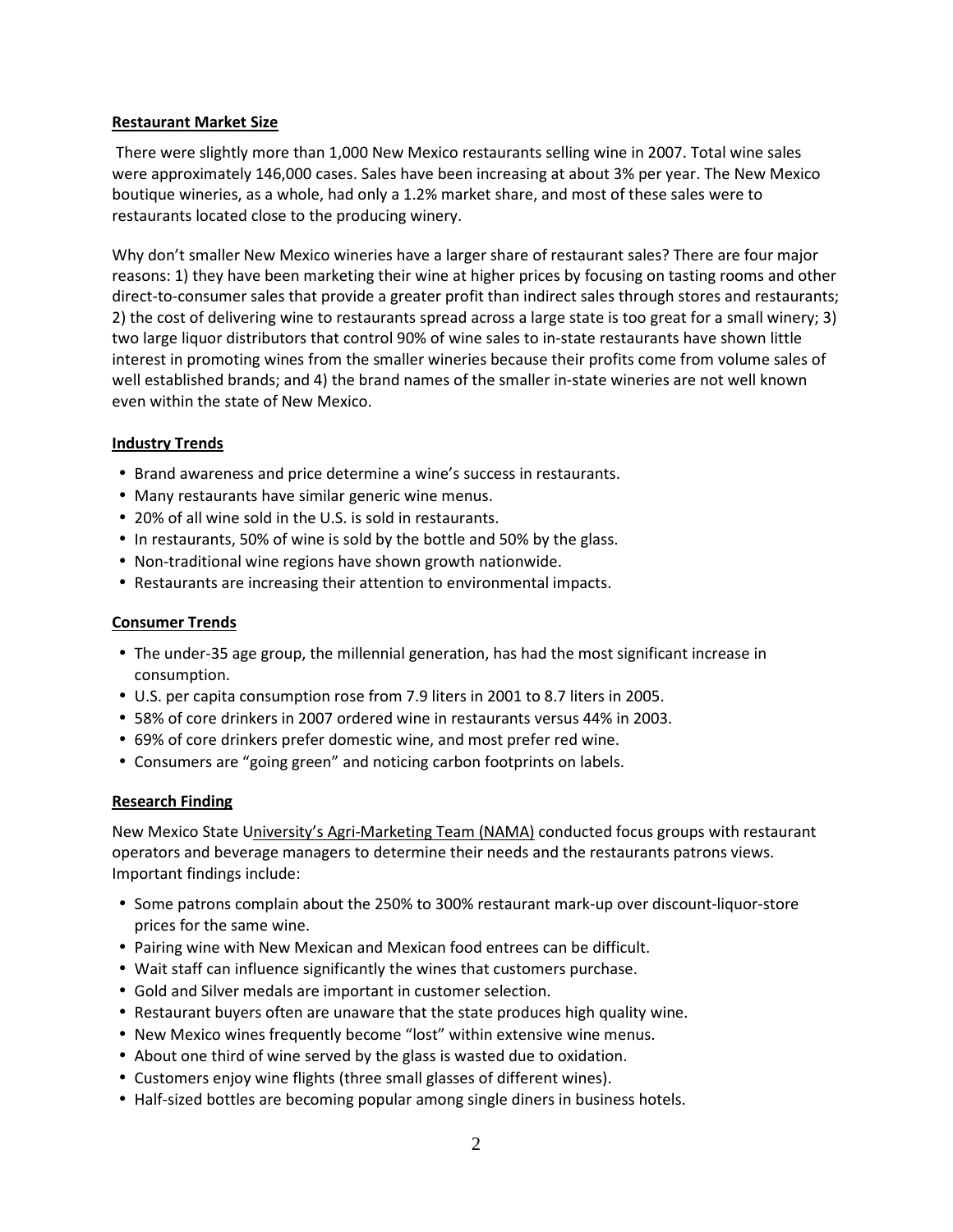## Consumer Profile/Market Segments

Research findings suggest that New Mexico boutique wineries should focus on developing strategies suited to three demographic groups: The Young Adult group, ages 21-35, is trying new drinks and developing its palate. Mature Drinkers, 36 years old and older, who are open to trying new brands. The 11.5 Tourists visiting New Mexico annually who are likely to try a local wine while visiting a New Mexico restaurant.

## Legal Issues

By virtue of State law; wineries located in New Mexico can sell directly to retail stores and restaurants. State law also provides tax advantages of about \$.35 per liter to in-state wineries selling less than 80,000 liters per year.

# SWOT ANALYSIS

| <b>Wines of New Mexico</b>                                                   | <b>Competitors</b>                               |  |  |  |  |
|------------------------------------------------------------------------------|--------------------------------------------------|--|--|--|--|
| <b>Strengths</b>                                                             |                                                  |  |  |  |  |
| • Longest history of all U.S. wine growing regions                           | • Strong customer base                           |  |  |  |  |
| $\bullet$ A high quality, locally grown product                              | • Sell recognized national and international     |  |  |  |  |
| • Lower N.M. state taxes                                                     | brands                                           |  |  |  |  |
| • Tourist interest in local products                                         | • Represent wines in all price ranges            |  |  |  |  |
| Weaknesses                                                                   |                                                  |  |  |  |  |
| • New Mexico not well known as having premium • Limited marketing innovation |                                                  |  |  |  |  |
| quality wines                                                                | • Higher N.M. state taxes                        |  |  |  |  |
| $\bullet$ Prices often higher than imported wines                            | • Can't devote full time to marketing New Mexico |  |  |  |  |
| $\bullet$ New business - does not have a large client base                   | boutique wines                                   |  |  |  |  |
| and sales staff                                                              |                                                  |  |  |  |  |
| <b>Opportunities</b>                                                         |                                                  |  |  |  |  |
| • Consumers want to "buy local"                                              |                                                  |  |  |  |  |
| $\bullet$ State has a large number of tourists willing to try local wines    |                                                  |  |  |  |  |
| $\bullet$ There is an open door for creative marketing strategies            |                                                  |  |  |  |  |
| <b>Threats</b>                                                               |                                                  |  |  |  |  |
| $\bullet$ Losing tax advantages                                              | • Change in tax laws                             |  |  |  |  |
| $\bullet$ Weakening economy                                                  | • Weakening economy                              |  |  |  |  |

## Competitor Analysis

The main competitors to a New Mexico wine distribution company owned by the small wineries are two national distributors—Southern Wine & Spirits and National Distributing Company. These companies offer wines from major producing regions in the U.S. and the world. They are also the distributor for a large winery in located in New Mexico that specializes in sparkling wines. A winery owned company could have a competitive advantage by appealing to "buy local," with in-state residents, tourists' interested in trying local products, and by being innovative and creative in its marketing strategies. However, probably the most important source of competitive advantage would be the ability to focus all marketing efforts on only selling wines from the small wineries.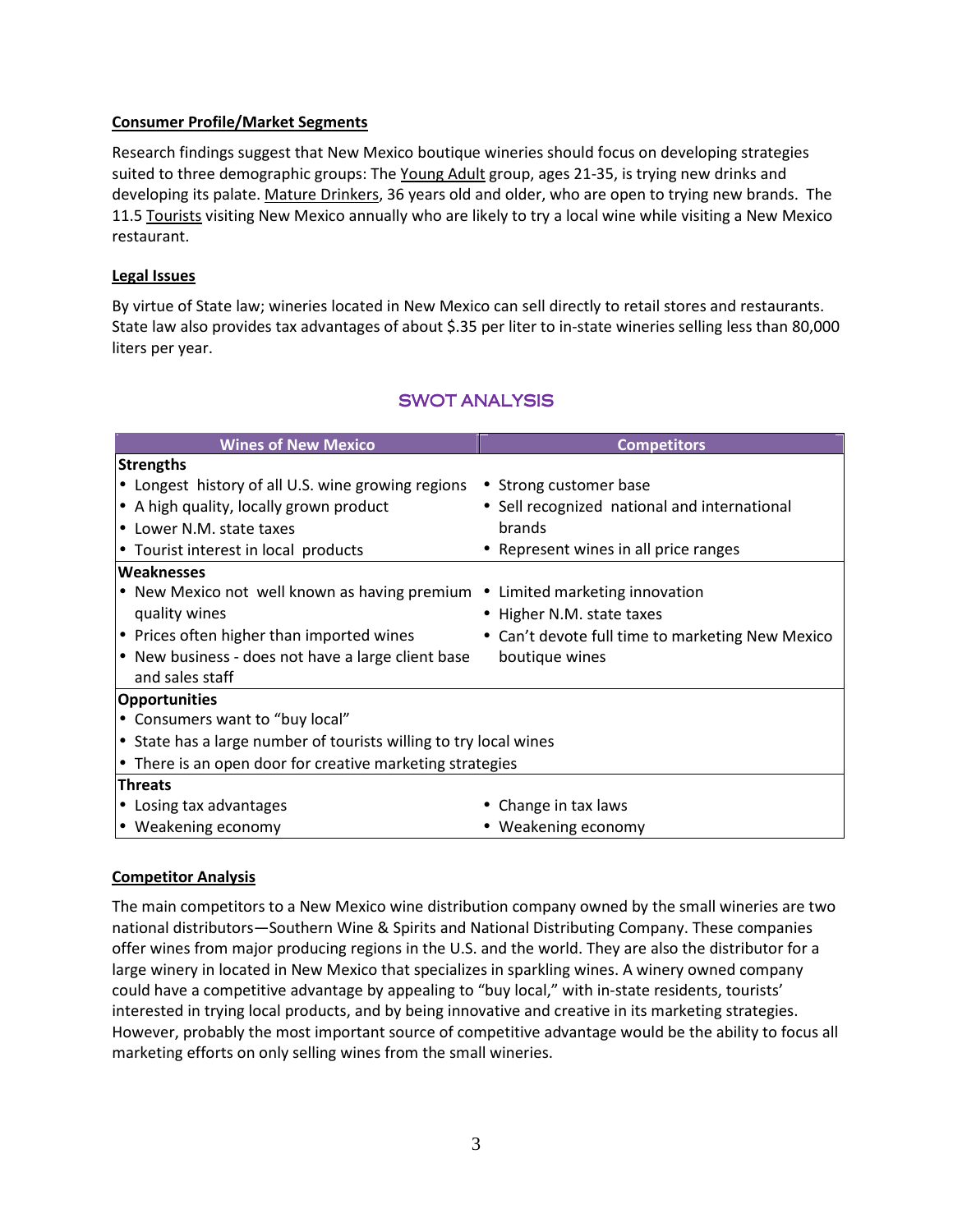## Business Proposition

#### Based on research findings, the business plan incorporates these strategies:

- Form a business entity that will focus 100% of its efforts on promoting wines produced by New Mexico boutique wineries
- Offer competitive wine price points for all restaurant categories
- Establish wine labels for exclusive sales to restaurants
- Focus resources on server (wait staff) training—the point of sale
- Build brand awareness for New Mexico wines as a category
- Educate chefs in pairing New Mexican wines with New Mexican cuisine
- Sponsor innovative promotional programs for moving wine through restaurants
- Offer cost-saving opportunities for restaurant customers and the wineries

The business entity will be owned by the New Mexico boutique wineries wishing to participate. The company will distribute and market wines on the wineries' behalf. It will purchase the wines from the wineries and sell them to restaurants. It also will facilitate shipping wines from the wineries to a central distribution center.

#### **Logistics**

New Mexico restaurants and wineries are spread across a large geographic area. The wine company, at least during the start up phase will outsource wine collection and distribution to a centrally located snack food company which distributes products though out the state. The snack food company has both established routes for distributing snack food items and the legal ability to distribute New Mexico wine. The snack food company drivers will pick up wines from participating wineries during backhauls. Outsourcing to an experienced company with an established network will provide a cost-effective distribution system and allow the wine company employees to focus on marketing.

#### Quality Control

The wine company will decide, assisted by wine experts, which wines to offer to restaurant buyers. Wineries will be required to have a minimum production volume annually of the selected wines. The wineries must participate in regional, national or international competitions. Wines that are selected also will have to undergo lab testing to ensure that they are technically sound.

#### Sales and Market-Share Goals

The wine company's plan is to increase the total cases of New Mexico wine sold to in-state restaurants from the 1,860 cases expected to be sold in 2009, the base year, to 4,800 cases in 2010, doubling in 2011 and reaching 16,000 cases by 2012. This number is derived by multiplying cases sold per restaurant per year times the number of restaurants served. If successful, market share will increase by 3% every year for three years. A second goal is to establish the brand "Boutique Wines of New Mexico" in New Mexico and, to a limited extent, nationally.

|                                             | <u>2010</u> | 2011  | 2012   |
|---------------------------------------------|-------------|-------|--------|
| <b>Total cases sold to N.M. restaurants</b> | 4,800       | 9,600 | 16,000 |
| Number of restaurants served                | 100         | 150   | 200    |
| Cases per restaurant per year               | 48          | 64    | 80     |
| <b>Percent market share</b>                 | 3%          | 6%    | 9%     |
| <b>Percent of total restaurants served</b>  | 10%         | 15%   | 20%    |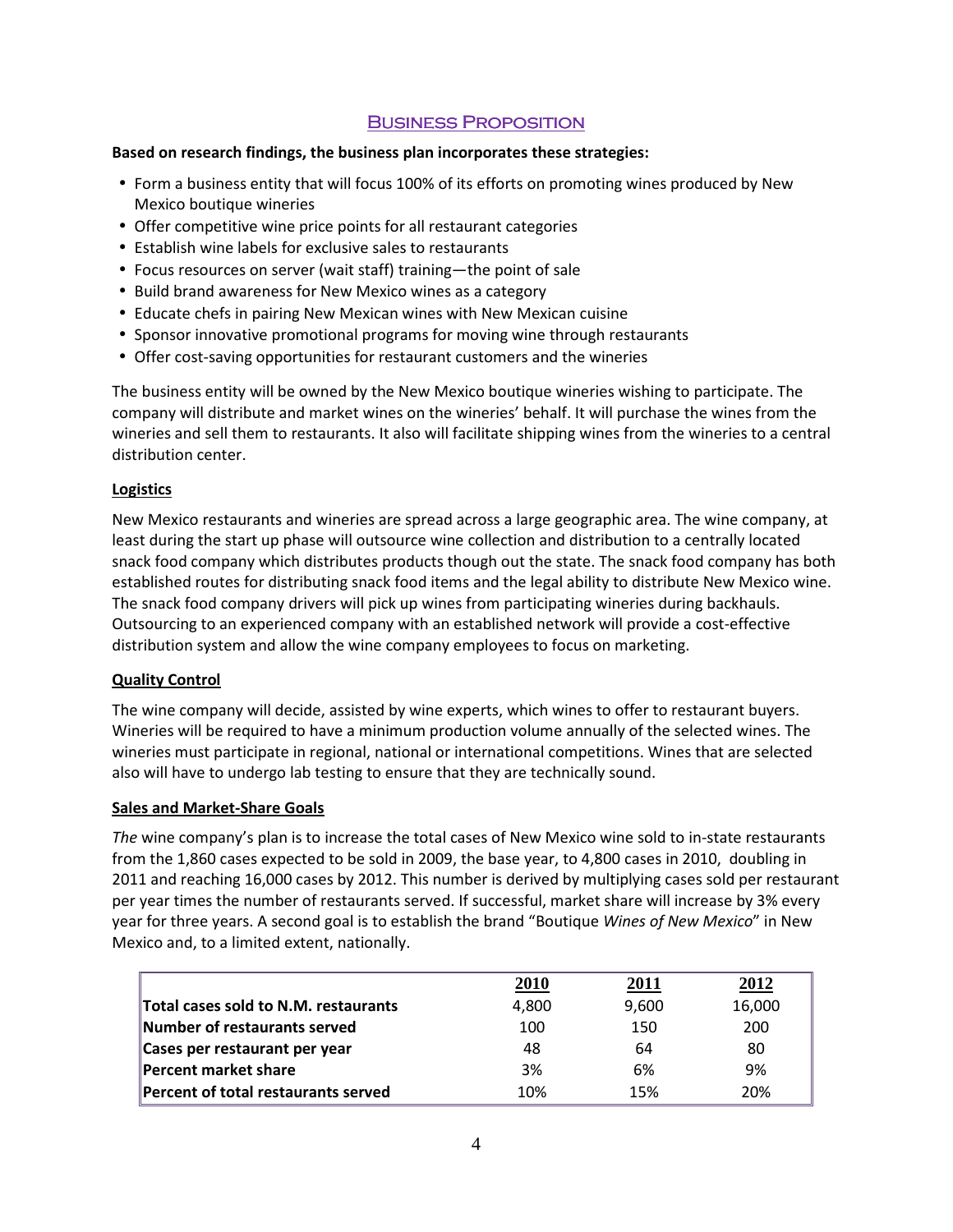# ACTION PLAN

## Name and Tagline

The wine company should choose an attractive name indicative of its mission. The name Boutique Wines of New Mexico implies high quality handcrafted New Mexico wines. The appearance of this name and logo on wine menus will clearly say to customers that these wines are distinctly New Mexican. In addition, the tagline "Taste the Enchantment" should entice consumers to taste a unique, locally grown product. The name, logo and tagline should be featured on all wine menus and promotional items.



#### Product Positioning

A three-tiered positioning system should correlate directly to pricing strategy. Wine should be positioned as premium priced, regular priced, and value priced, according to the type of restaurant and clientele. The goal of Boutique Wines of New Mexico should be to strategically position different wines in different market segments based on economic factors such as demographics and local wines being available in local restaurants.

#### Pricing

Family-style restaurants with menu prices ranging from \$7-\$12 should be offered wines at competitive price points. Restaurants with entree prices of \$13-\$20 should be offered wines at medium price points. Upper-end restaurants with entree prices of \$20 and greater should receive lists with higher priced premium wines. All restaurants will be offered competitively priced wine for served by-the-glass as house specials. Restaurants typically mark up their products 2.5 to three times their cost.

|                        | <b>Price</b>         |                     |  |  |
|------------------------|----------------------|---------------------|--|--|
| <b>Restaurant Type</b> | <b>By-the-Bottle</b> | <b>By-the-Glass</b> |  |  |
| Family Style           | $$18 - $30$          | $$4.00 - $6.00$     |  |  |
| Mid-Upper Scale        | $$28 - $60$          | $$6.00 - $9.00$     |  |  |
| Upper Scale            | $$40 - $100$         | $$8.50 - $20.00$    |  |  |

#### **Selling Strategy**

Boutique Wines of New Mexico will need to hire regionally based account executives. Compensation will be salary plus commissions.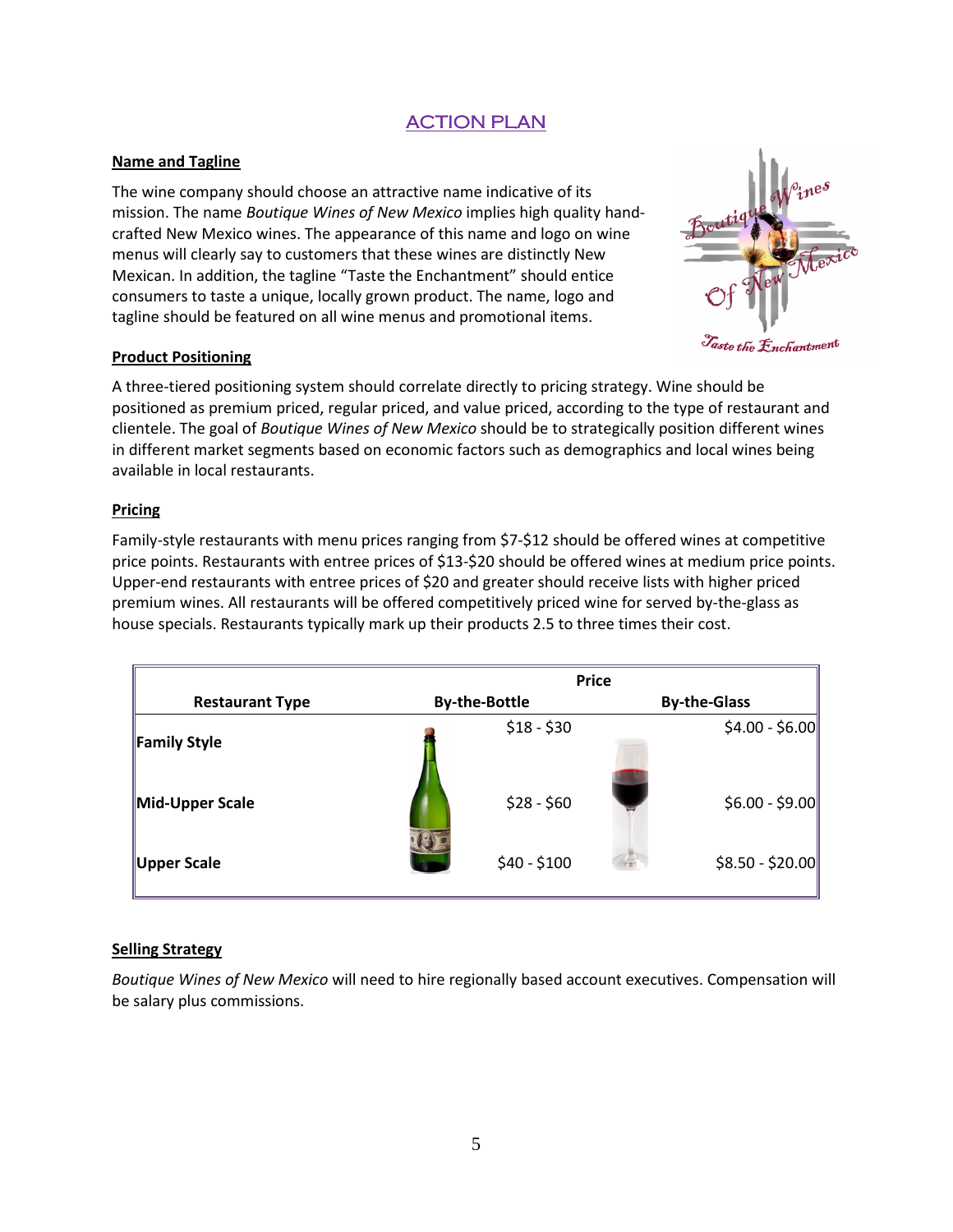## Key Promotional Strategies

### Wine Menus and Menu Inserts

- Attractively designed to invoke the spirit of New Mexican culture
- Features award-winning New Mexico wines
- Tell stories of local wineries, wine makers and history of NM wines
- Small carbon footprint. "Go green" symbol
- Designed to be used as a separate menu, a food-menu insert, or a feature page of the existing restaurant wine list to avid the problem of "getting lost" in large wine menus.
- The company must offer to print wine menus or menu inserts for their restaurant customers. The menus should be customized to fit the needs of each restaurant customer. This can be efficiently accomplished by in-house desk-top publishing software. It is also important that fast turnaround service is provided as wines and promotional strategies are changed. Many restaurant mangers complained that usually it was a 90 lag period to receive new wine menus from their distributors.

## Pairing with Food

- Offer advice on appropriate pairing of food and wine
- Work with restaurants on ideal pairing of New Mexico wine with spicy New Mexico cuisine
- Assist in providing food and wine tastings in participating restaurants with featured wineries offering discounts

## Wait-Staff Training Seminars

- To encourage sales, wait staff and restaurant managers must be well educated about New Mexico wines. Servers have the greatest influence on customers' choices in a restaurant.
- Restaurant managers and servers will be encouraged to attend seminars conducted by Boutique Wines of New Mexico, preferably held at a local winery. If servers are able to tell a story about a local winery or wine maker, sales increase.
- Wait staff will be provided with Boutique Wines of New Mexico reference cards that they can keep handy while waiting tables.

## Assisting Restaurants with In-house Promotions

- Account executives will work with restaurant managers to offer wine and entrée pricing combinations as a way of getting new customers to try New Mexico wine. Example: New Mexico Enchiladas and New Mexico Wine for \$12.99!
- Promote wine flights. Wine flights are three small glasses of three different wines for the price of one regular glass. They allow customers to sample a variety of New Mexico wines inexpensively.
- Doors and tabletop displays, including intriguing signs or captions on menus. Example: "Our chile is fine and our wine is divine!" for restaurants serving New Mexican entrees.
- Work with restaurants to arrange tasting parties including coordinating with local artists to present wine-and-art shows. This demographic group is a large consumer of wine.

## **Incentives**

• Offer wine to restaurant managers for tastings with the restaurant staff when new vintages become available.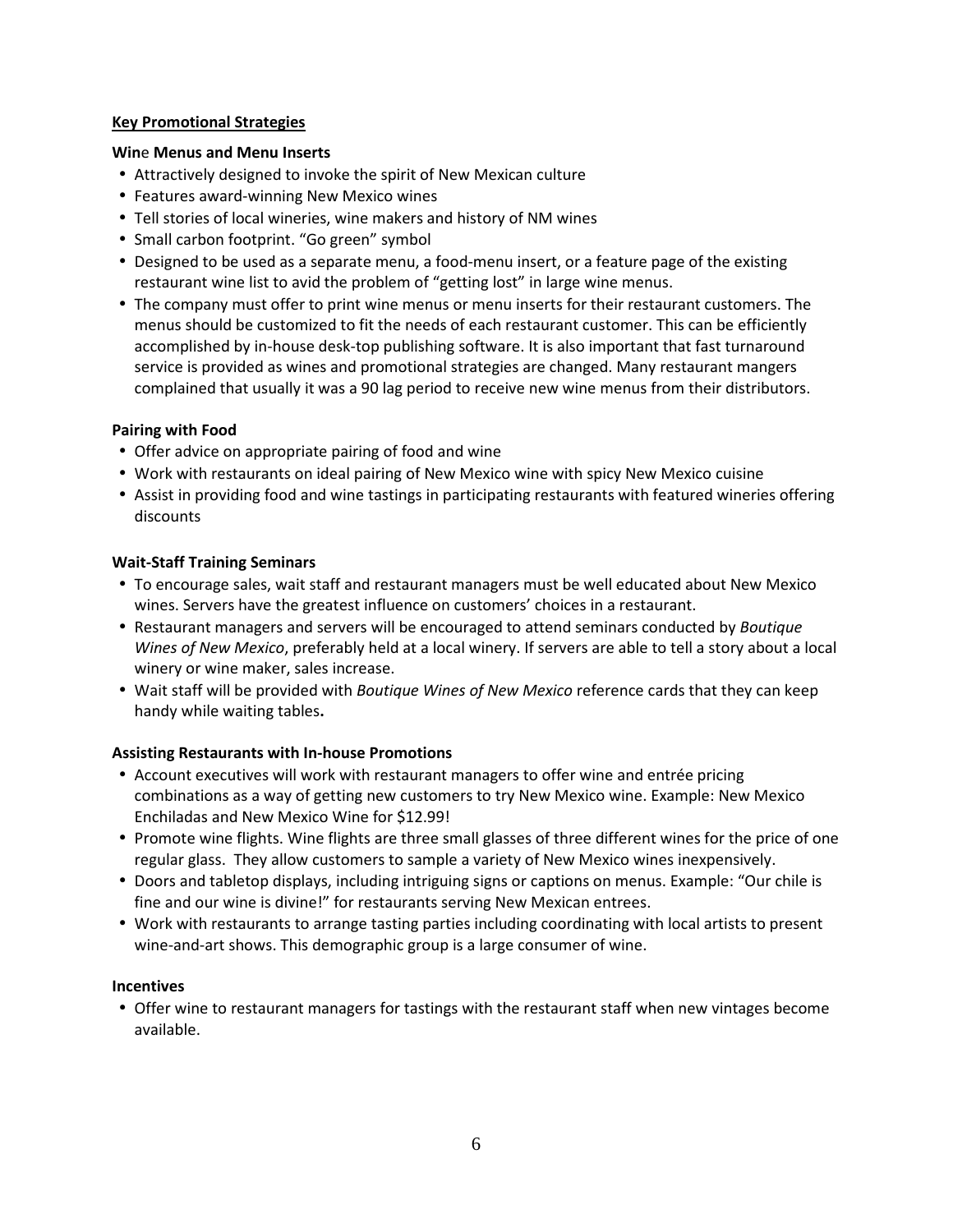#### Advertising/PR

- New Mexico tourist magazines. Example: New Mexico Magazine, which is widely read by many of the targeted consumers.
- Work with the famous the Albuquerque restaurant, El Pinto, which has close ties with the Food Network, to produce a television program to be shown nation-wide demonstrating pairing New Mexico wine with New Mexico foods.
- Work with food editors to place articles in publications read by wine consumers.
- Cooperate with the New Mexico Tourism and Agriculture Departments on joint advertising and promotional programs
- Work with the New Mexico State University's School of Hotel, Restaurant and Tourism Management to ensure graduating students are champions of New Mexico wines.
- Distribute brochures in hotels and tourist locations.
- Sponsor New Mexico wine tastings with the many wine tasting clubs in the State annually as new vintages are released. Members of these clubs are important opinion leaders.
- Feature award-winning New Mexico wines in a short television documentary annually on the 400 year history and rich heritage of the New Mexico wine industry.

#### Wine Receptions for Restaurant Managers:

• Hold first-class regional reception/dinners to introduce restaurant owners to Wines of New Mexico and provide a pleasant atmosphere to taste and enjoy New Mexico wine properly paired with foods. Wine is best appreciated when served with proper pairing in a pleasant setting and is far superior to simple tasting commonly done by sales staff.

#### Innovations

• Innovations are effective merchandising strategies to create interest and gain a competitive advantage. As a key innovation, Boutique Wines of New Mexico should capitalize on the green movement and cost savings by putting a twist on the traditional serving style of wine by the glass. The company should encourage wineries to modify packaging of wines sold by the glass from bottles to boxes and aggressively promote the sale of boxed wine. Boxed wine is cheaper to transport, has a lower carbon footprint, lowers winery production costs by at least \$4 per case and eliminates the 30% waste in the restaurant. If successful, all parties win. The wineries can offer good quality "well wines" at competitive prices. The restaurants will have what amounts to a 30% price reduction for wines served by the glass by avoiding the spoilage loss. This will allow them to upgrade the quality of house wines sold by the glass. Historically most wines sold in boxes in the US have been lower quality bulk wines, which has led to an image problem. To appease possible concerns with consumer perception of box wine, Boutique Wines of New Mexico will encourage restaurants to use 3 to 5



liter wooden barrels with a tap for a more attractive presentation. The barrels used for white wines will be equipped with a cooling device to insure the wine is served at the proper temperature. Who wouldn't want to try wine straight from the barrel? This concept is ideal for sports bar restaurants.

- Offer exclusive wine labels to restaurants, when requested, to avoid price comparisons with brands sold in discount retail outlets.
- Develop unique labels that appeal to the under-35 age group.
- Place "green" stickers on bottles showing transportation mileage.
- Offer ½ size bottles of premium wine for individual diners.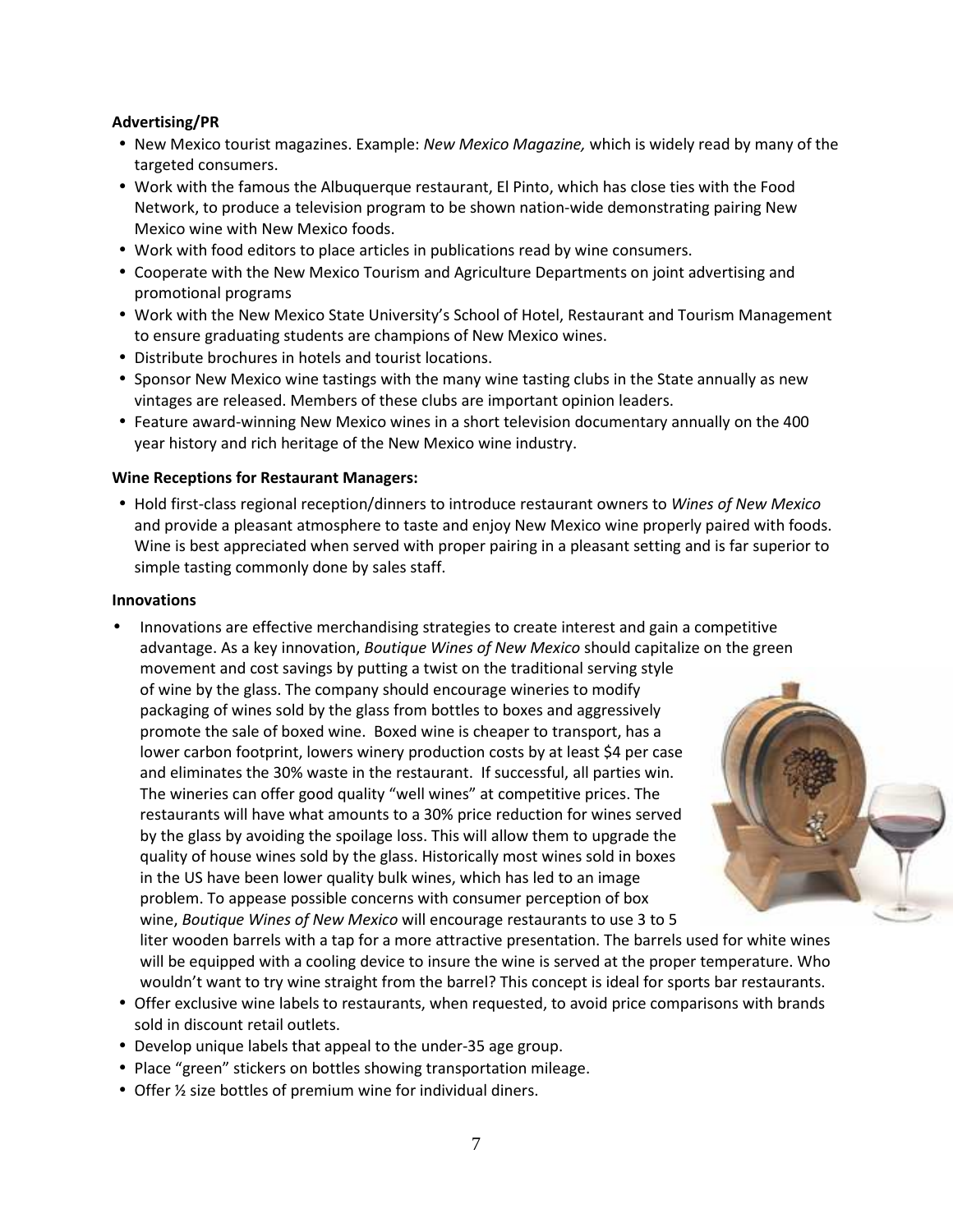#### Brand Awareness Tools:

- Send out press releases to magazines and newspapers reporting the results of wine competitions.
- Invite food media for winery tours.

# Financial Analysis

#### Goals

Boutique Wines of New Mexico could be judged a successful business venture if the company achieves its goal of selling at least 16,000 cases in the third year of operation (2012) and being able to keep operating expenses under the 32% gross margin typically charged by the national distributors. It should be pointed out that is very unlikely that the boutique wineries as a group would be able to achieve sales of 16,000 cases by 2012 if they arranged a distribution agreement with either of the national distributors. Based on past experience, it is highly unlikely that the national distributers would implement the needed aggressive advertising and promotional program as proposed above for Boutique Wines of New Mexico.

#### **Specifications**

It was estimated that the average price per bottle sold to restaurants by Boutique Wines of New Mexico would be \$12.00. Assuming a 32% gross margin wholesale marketing charge, the winery would receive \$8.16 per bottle on average and the distribution company (Boutique Wines of New Mexico) would receive \$3.84 per bottle or \$46.08 per case to cover operating expenses and make a profit.

#### **Sales**

 Assuming the sales goals were realized, totals sales for 2010 are estimated at \$691,200, increasing to \$2,304,000 in 2012. These sales are based on an average price per case of \$144 (\$12 per bottle).

#### Cost of Goods sold and Gross Margins

After Boutique Wines of New Mexico accounts for payments to the wineries (Cost of Goods Sold), gross margin is projected to be \$221,184 in the first year, increasing to \$442,368 in 2011, and \$737,280 by 2012. These estimates are based on the target 32% gross-margin marketing charge.

#### **Expenses**

Total expenses for the first year are estimated at \$357,160, increasing to \$461,696 in the second year, and \$551,830 by 2012. Salaries and Storage Distribution and Handling are the largest expense items, averaging nearly two thirds of total expenses.

#### **Profits**

The net returns are projected to be a loss of nearly \$136,000 in 2010, decreasing to about \$19,000 in 2011 and turning profitable at \$185,450 in the third year. This amounts to net losses of \$28.33 and \$2.01 per case in the initial two years and a profit of \$11.11 in the third year.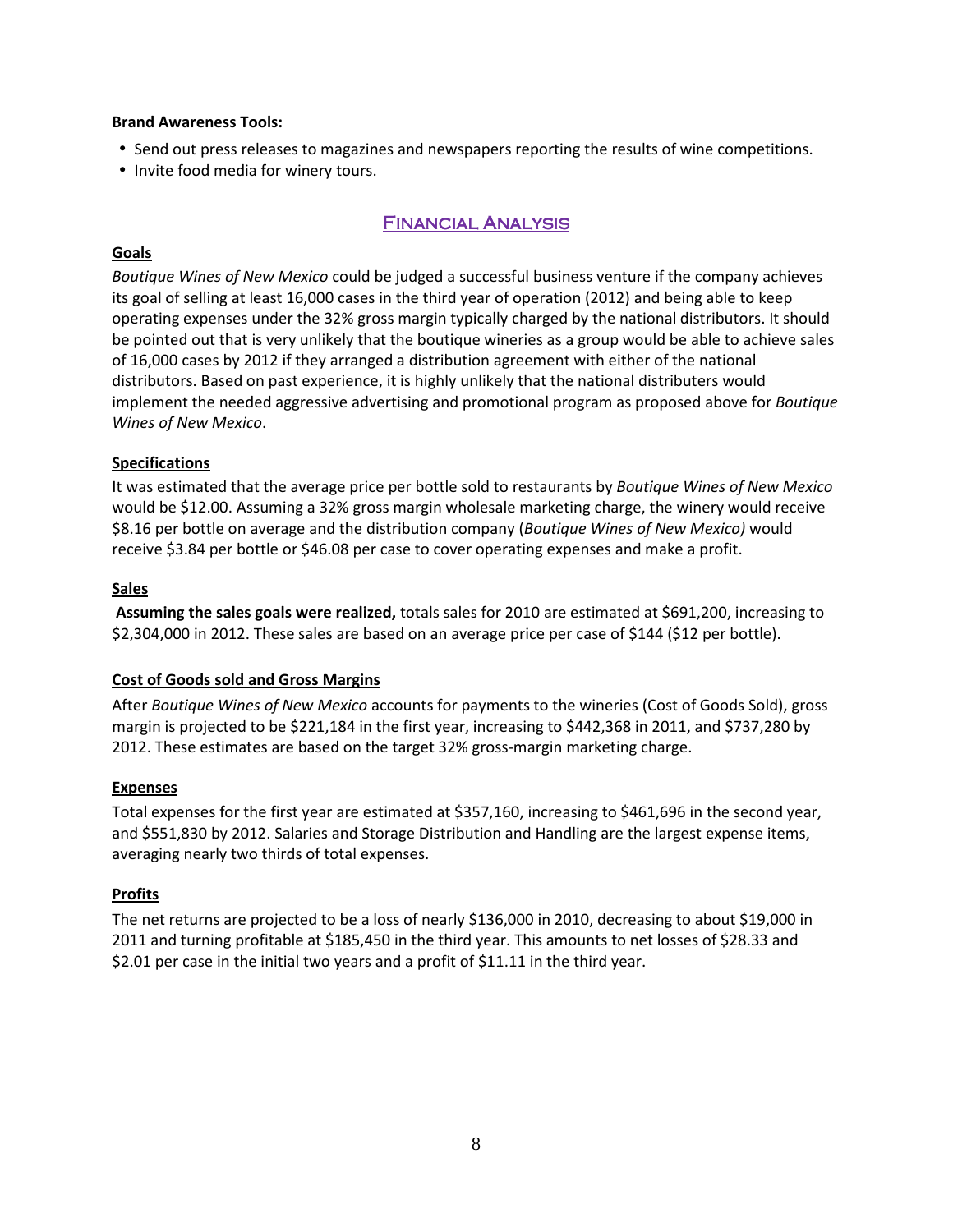|                                    | 2010        | 2011       | 2012      |
|------------------------------------|-------------|------------|-----------|
| <b>Total Sales</b>                 | 691,200     | 1,382,400  | 2,304,000 |
| Cost of Goods Sold                 | 470,016     | 940,032    | 1,566,720 |
| <b>Gross Revenue</b>               | 221,184     | 442,368    | 737,280   |
| <b>Operating Expenses</b>          |             |            |           |
| <b>Salaries</b>                    | 134,720     | 200,320    | 219,520   |
| Storage, Handling & Distribution   | 80,256      | 107,008    | 133,760   |
| <b>Advertising &amp; Promotion</b> | 57,500      | 46,500     | 59,500    |
| <b>Server Training</b>             | 15,000      | 20,000     | 25,000    |
| <b>Menu Printing</b>               | 21,600      | 28,800     | 36,000    |
| Sample Cost and Incentives         | 12,000      | 15,000     | 22,500    |
| <b>Office Rent &amp; Utilities</b> | 8,100       | 8,100      | 8,100     |
| Travel, Contingency & Misc         | 24,000      | 28,000     | 35,000    |
| <b>Discounts and Returns</b>       | 3,984       | 7,968      | 12,450    |
| <b>Total Expenses</b>              | \$357,160   | \$461,696  | \$551,830 |
| <b>Net Return to Wineries</b>      | $-$135,976$ | $-$19,328$ | \$185,450 |
| <b>Net Return per Case</b>         | $-528.33$   | $-52.01$   | \$11.59   |

# **SUMMARY**

Projected future growth of the small wineries clearly indicates there will be a need for new market outlets. Boutique wineries' current small market share of all wines sold to New Mexico Restaurants at 1.2 percent indicates that there should be increased opportunities in this market if a plan can be devised to gain market share.

An important factor restricting sales to restaurants at the current time by individual wineries is the high cost of distributing to restaurants spread across a large geographic area. Signing contracts with the liquor distributers operating in the region has not proven to be a viable alternative because their small volumes of sales is not sufficient to allow these companies to focus sales and marketing resources needed to promote their wines. A potentially viable alternative is for the small wineries to form a business organization to aggressively market their wines to New Mexico restaurants.

Based on extensive discussions with New Mexico restaurant managers it is clear they would be willing to carry local wines as long as quality wines are offered at competitive prices and there is an aggressive marketing effort provided by the distributor to help drive sales. A large amount of information on effective sales, advertising and promotional ideas to drive the sales of local wines through restaurants was collected during the course of this study. Very few of these ideas are being used by the distributers currently operating in the state. A wine marketing and distribution company focused solely on selling wine from the small wineries should have a competitive advantage in the market.

An analysis of the costs of operating a distribution company owned by the wineries indicates that the company can be cost effective, achieving a cost of about 25 percent lower than what is currently being charged by the liquor distributors.